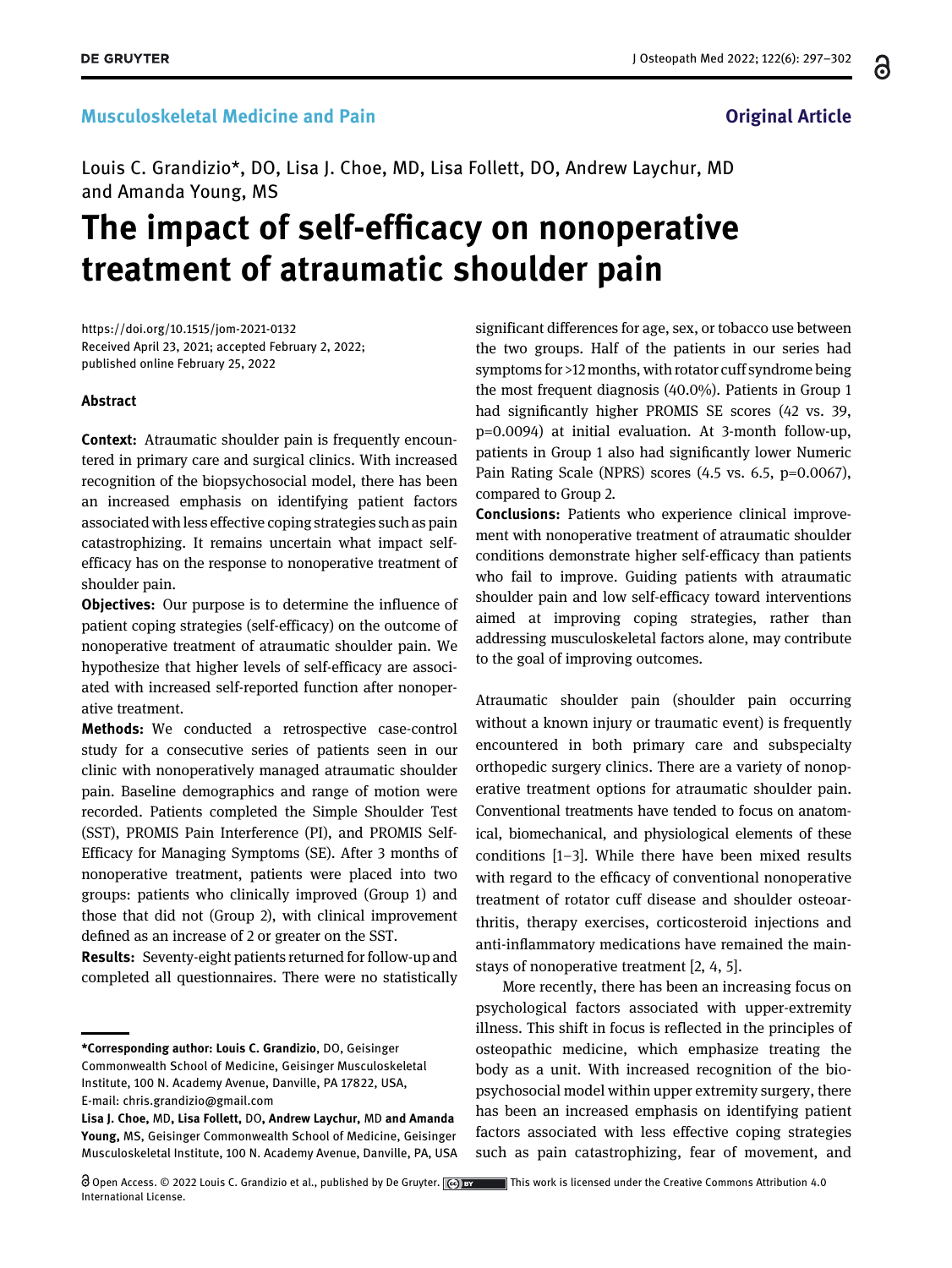anxiety [\[6](#page-4-4)]. Within a single upper-extremity clinic, over 40% of patients had an underlying mental, behavioral, or neurodevelopmental disorder [\[7\]](#page-4-5). Additionally, prior systematic reviews have demonstrated that nonanatomic patient factors like treatment expectations and selfefficacy can be predictive of shoulder pain and disability for patients receiving physical therapy [\[8](#page-4-6)]. Patient values and preferences are associated with treatment decisions and less effective coping strategies and are associated with poor functional outcomes after upper extremity surgery [9–[11](#page-5-0)].

The purpose of this investigation is to determine the influence of patient coping strategies (self-efficacy) on the outcome of nonoperative treatment of atraumatic shoulder pain. We hypothesize that higher levels of self-efficacy are associated with increased self-reported function after nonoperative treatment.

### Methods

Institutional Review Board (IRB) approval was obtained for this study (Geisinger IRB, #2018-0365). There was no funding or grants for this investigation. Due to the retrospective nature of this study, informed consent was not obtained directly from the patients. However, for procedures such as injections, routine written informed consent was obtained in all cases. We conducted a retrospective case-control study for all patients seen in our clinic with atraumatic shoulder pain that were treated nonoperatively. From September 2017 to July 2018, 147 patients presented to a single fellowship trained upper-extremity surgeon with atraumatic shoulder pain. All patients were seen in the outpatient clinic associated with a rural, academic, level I trauma center. We excluded patients that had prior surgery on the involved shoulder. At the time of initial presentation, standardized radiographs were ordered for each patient (anterior–posterior [AP] view of the glenohumeral joint, AP view of the acromioclavicular joint, scapular-Y view, and axillary view). Advanced imaging (MRI or ultrasound) was not obtained at the time of initial presentation. Of these patients, 17 were indicated for operative treatment at the time of the initial visit, resulting in 130 patients managed nonoperatively.

Although atraumatic shoulder pain can encompass a heterogeneous list of diagnoses, patients were treated in a standardized fashion. After clinical evaluation, patients indicated for nonoperative treatment were given a self-directed home therapy program, which was reviewed with them in our clinic by an occupational therapist or an athletic trainer. While exercises for all conditions focused on shoulder stretching and strengthening and were recommended to be performed two to three times a day, the programs could be customized to individual patients. Patients did not record compliance. No formal outpatient physical therapy was utilized, because results for formal therapy and home therapy are similar [\[12,](#page-5-1) [13\]](#page-5-2). Patients without evidence of shoulder instability or scapulothoracic pain as a primary complaint were offered corticosteroid injections. The location of the injection was recorded for each patient. We included patients regardless of their choice to undergo corticosteroid injection, because these injections provide only transient relief and do not alter the natural history of

disease [\[14\]](#page-5-3). Over-the-counter analgesia, including acetaminophen or anti-inflammatory medications, were recommended when there was no contraindication. All patients were scheduled for follow-up in the clinic 3 months after their initial consultation.

#### Data collection

During the initial visit, patients were asked to complete the following questionnaires: Simple Shoulder Test (SST), PROMIS Pain Interference (PI), and PROMIS Self-Efficacy for Managing Symptoms (SE). In addition, patients were also asked to rate their level of pain from 0 to 10 utilizing the Numeric Pain Rating Scale (NPRS). At the 3-month followup visit, patients were asked to complete an SST and the NPRS. All questionnaires, including the NPRS, were administered on paper and given to the patients as a packet prior to seeing the physician. These questionnaires were not anonymous. Demographic variables including age, gender, smoking status, and medical comorbidities were collected through a manual review of our electronic medical records system.

#### Data analysis

After the completion of 3 months of nonoperative treatment, patients were placed into two groups: Group 1 contained patients who demonstrated clinical improvement, and Group 2 contained patients who did not demonstrate clinical improvement. Clinical improvement was defined as an increase in the SST score of greater than or equal to 2. Recent investigations have demonstrated that the minimal clinically important difference (MCID) for the SST is 2 with respect to nonoperative treatment of rotator cuff disease [[15\]](#page-5-4). The MCID represents the smallest change in a patient-reported outcome measure that a patient would identify as important with respect to treatment (clinically meaningful change).

Descriptive statistics are utilized for all demographics, clinical characteristics, and pain scores. Categorical variables were summarized utilizing percentage and frequency counts. Continuous variables were summarized utilizing means and standard deviations (SD) or median and interquartile range (IQR). Differences between patients in the two groups were analyzed utilizing chi-square or Fisher's exact tests, and the two-sample t-test or Wilcoxon test, where appropriate. The relationship between the pain scales was assessed utilizing the Pearson's correlation coefficient and corresponding p-values testing linear associations. All analyses were performed utilizing SAS v9.4 (SAS Institute Inc., Cary, NC). p values<0.05 were considered statistically significant.

### Results

Of the patients who underwent nonoperative management of atraumatic shoulder pain, 90/130 returned for follow-up 3 months after their initial consultation (69.0%), with 78 patients completing all of their questionnaires (60.0%).

[Table 1](#page-2-0) contains baseline demographics and clinical characteristics for patients in Group 1 (Clinical Improvement) and Group 2 (No Clinical Improvement). There were no statistically significant differences for baseline demographics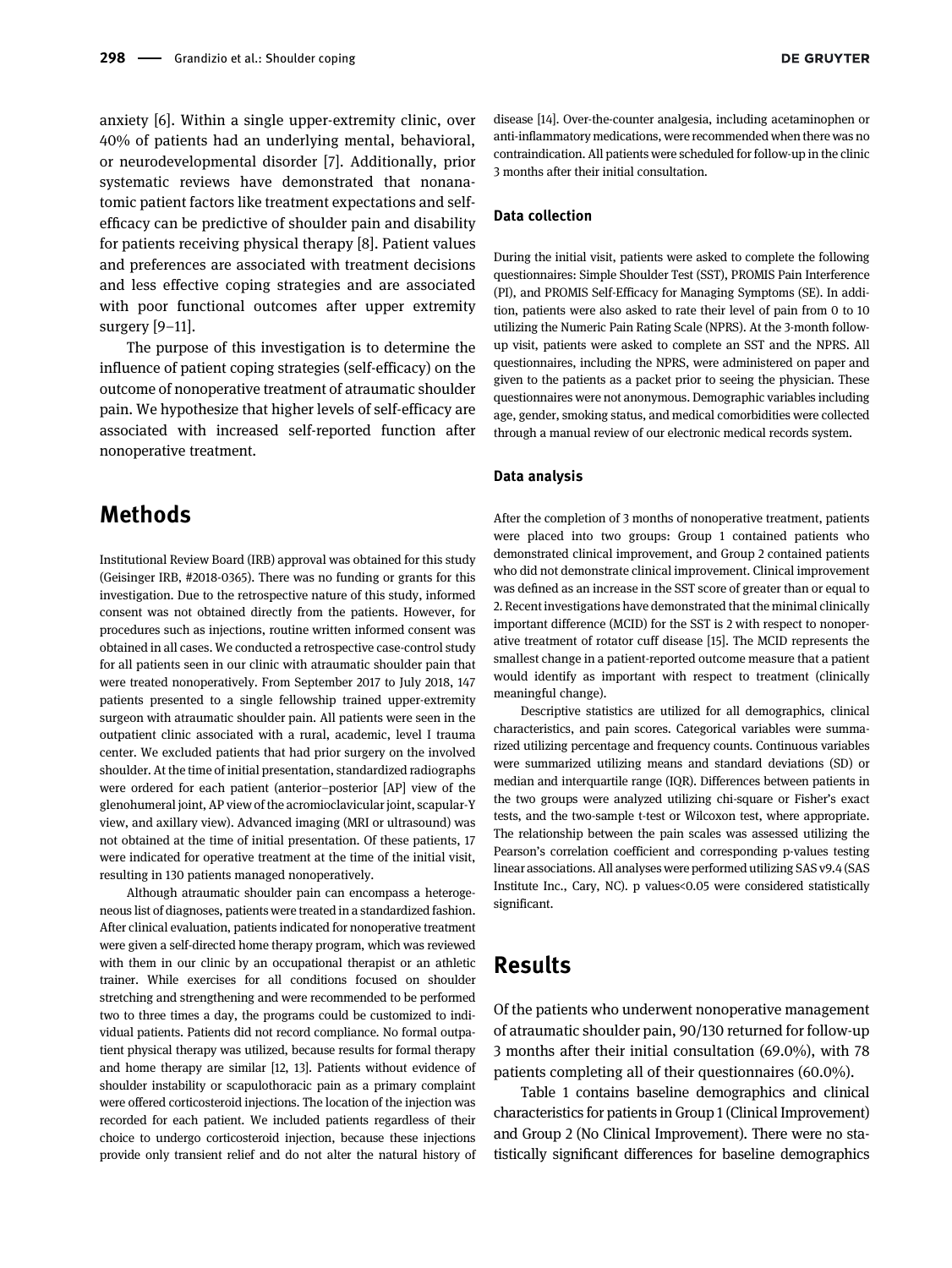<span id="page-2-0"></span>Table 1: Baseline demographics and clinical characteristics for patients in Group 1 (Clinical Improvement) and Group 2 (No Clinical Improvement).

|                                            | <b>Total</b> | Group 1<br><b>Clinical improvement</b><br>$n=26$ | Group 2<br>No improvement<br>$n=52$ | p-Value |
|--------------------------------------------|--------------|--------------------------------------------------|-------------------------------------|---------|
|                                            |              |                                                  |                                     |         |
| Patients, n (% of total)                   | 78           | 26(33.3)                                         | 52 (66.7)                           |         |
| Age in years, mean (SD)                    | 58 (15.7)    | 56(16.5)                                         | 59 (15.3)                           | 0.3888  |
| Age range, years                           | $19 - 86$    | $19 - 86$                                        | $25 - 86$                           |         |
| Male, n, %                                 | 42 (53.9)    | 15(57.7)                                         | 27 (51.9)                           | 0.8099  |
| Right shoulder involved, n, %              | 43 (55.1)    | 17(65.4)                                         | 26(50.0)                            | 0.2334  |
| Dominant shoulder involved, n, %           | 62 (79.5)    | 19(73.1)                                         | 43 (82.7)                           | 0.3778  |
| Diabetes, n, %                             | 16(20.5)     | 6(23.1)                                          | 10 (19.2)                           | 0.7690  |
| Tobacco use, n, %                          | 16(20.5)     | 7(26.9)                                          | 9(17.3)                             | 0.3778  |
| Prior contralateral shoulder surgery, n, % | 13(16.7)     | 3(11.5)                                          | 10(19.2)                            | 0.5260  |
| Worker's compensation claim, n, %          | 1(1.3)       | 0(0)                                             | 1(2.0)                              | 1.0000  |
| Missing (code=9)                           | 1            | $\Omega$                                         | $\mathbf{1}$                        |         |
| Duration, n, %                             |              |                                                  |                                     |         |
| <3 months                                  | 17(21.8)     | 5(19.2)                                          | 12(23.1)                            | 0.9750  |
| 3-6 months                                 | 14 (18.0)    | 5(19.2)                                          | 9(17.3)                             |         |
| $6-12$ months                              | 8(10.2)      | 3(11.6)                                          | 5(9.6)                              |         |
| >12 months                                 | 39 (50.0)    | 13(50.0)                                         | 26 (50.0)                           |         |
| Primary diagnosis, n, %                    |              |                                                  |                                     |         |
| Rotator cuff syndrome                      | 31 (39.7)    | 10(38.5)                                         | 21(40.4)                            | 0.9380  |
| <b>Biceps pathology</b>                    | 7(9.0)       | 3(11.5)                                          | 4(7.7)                              |         |
| AC joint arthritis                         | 8(10.3)      | 4(15.4)                                          | 4(7.7)                              |         |
| Scapular pathology                         | 1(1.3)       | 0(0)                                             | 1(1.9)                              |         |
| Calcific tendonitis                        | 5(6.4)       | 2(7.7)                                           | 3(5.8)                              |         |
| Instability                                | 1(1.3)       | 0(0)                                             | 1(1.9)                              |         |
| Adhesive capsulitis                        | 3(3.9)       | 1(3.9)                                           | 2(3.9)                              |         |
| Rotator cuff tear arthropathy              | 13(16.7)     | 4(15.4)                                          | 9(17.3)                             |         |
| Osteoarthritis                             | 9(11.5)      | 2(7.7)                                           | 7(13.5)                             |         |
| Corticosteroid injection, n, %             | 53 (68.0)    | 19(73.1)                                         | 34 (65.4)                           | 0.6096  |
| Site of injection (n=53), n, %             |              |                                                  |                                     |         |
| AC                                         | 7(13.2)      | 3(15.8)                                          | 4(11.8)                             | 0.8246  |
| Subacromial                                | 30 (56.6)    | 10(52.6)                                         | 20(58.8)                            |         |
| <b>Biceps</b>                              | 1(1.9)       | 0(0)                                             | 1(2.9)                              |         |
| Glenohumeral                               | 15 (28.3)    | 6(31.6)                                          | 9(26.5)                             |         |

AC, acromioclavicular; SD, standard deviation.

(including age, sex, and tobacco use) between the two groups. Half of the patients in our series had symptoms for >12 months, with rotator cuff syndrome being the most frequent diagnosis (40.0%).

[Table 2](#page-3-0) includes a comparison of clinical outcomes and pain scores between Group 1 and Group 2 at the time of initial evaluation and at 3-month follow-up. Patients in Group 1 had significantly higher PROMIS SE scores (42 vs. 39, p=0.0094) at initial evaluation. At 3-month follow-up, patients in Group 1 also had significantly lower NPRS scores (4.5 vs. 6.5, p=0.0067), compared to those with no clinical improvement (Group 2).

In assessing the relationship between SST at initial evaluation and other pain scales, we found a statistically significant negative linear association with PROMIS PI (Pearson's=−0.3078, p=0.0061), no linear association with PROMIS SE (Pearson's=0.1579, p=0.1674), and a statistically significant negative linear association with the NPRS score (Pearson's=−0.3264, p=0.0035). The NPRS at the initial evaluation has no association with functional outcome based on the 3-month evaluation of SST (Pearson's=−0.1964, p=0.0848) or the change in SST from initial to 3-month evaluation (Pearson's=0.1276, p=0.2658).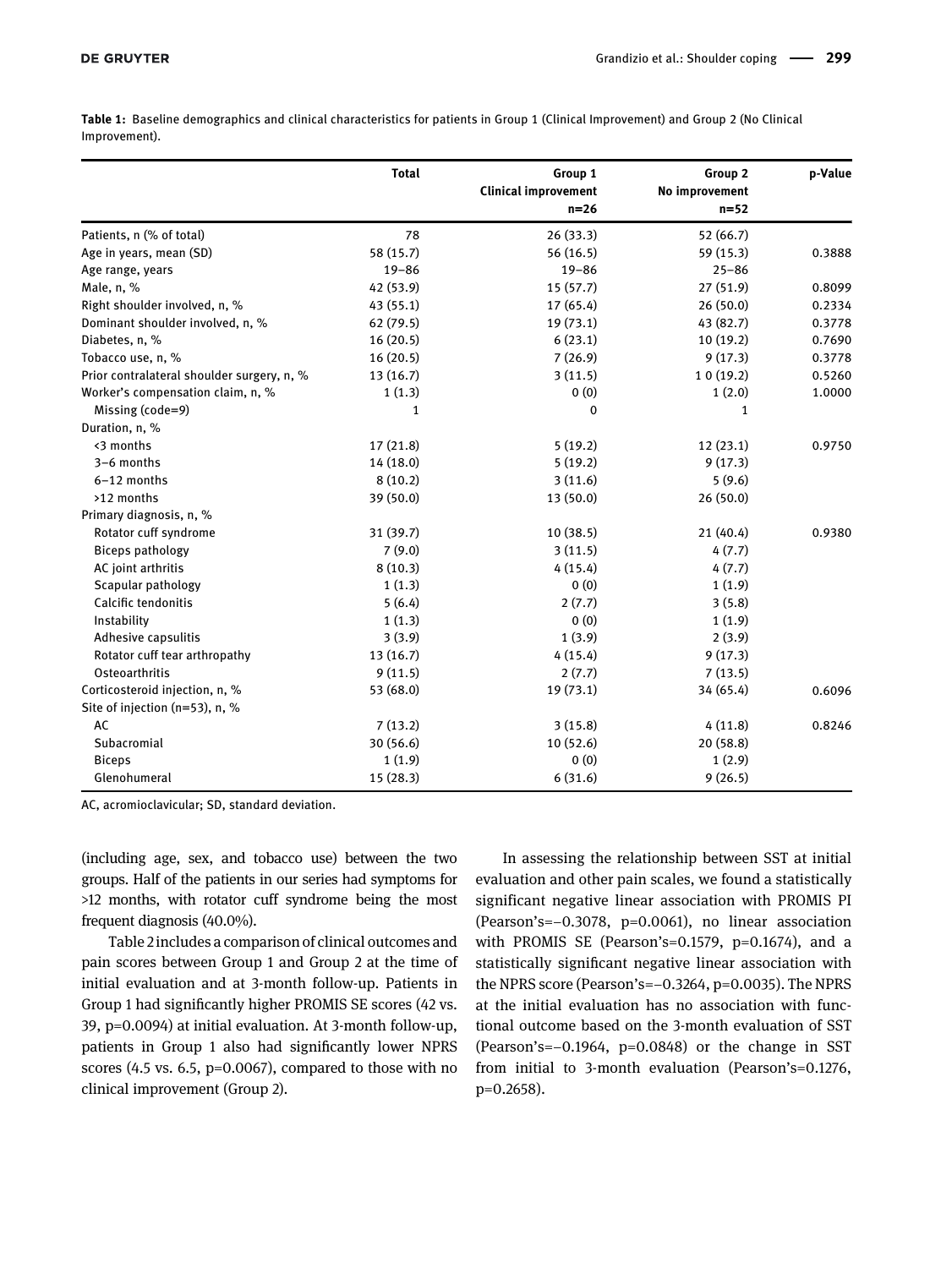| Median (IQR)                               | <b>Total</b>       | Group 1<br><b>Clinical improvement</b><br>$n = 26$ | Group 2<br>No improvement<br>$n = 52$ | p-Value |
|--------------------------------------------|--------------------|----------------------------------------------------|---------------------------------------|---------|
|                                            |                    |                                                    |                                       |         |
| PROMIS pain interference                   | 63.5(59, 67)       | 63 (58, 67)                                        | 64 (60, 68)                           | 0.2404  |
| PROMIS self-efficacy for managing symptoms | 40 (37, 44)        | 41.5 (38, 49)                                      | 39 (36, 42)                           | 0.0094  |
| Simple shoulder test                       | 5(1, 7)            | 3(1, 6)                                            | 5(2, 7.5)                             | 0.1620  |
| <b>NPRS</b> score                          | 7(5, 8)            | 6(5, 8)                                            | 7(4.5, 8)                             | 0.7605  |
| Forward elevation                          | 160 (120, 170)     | 160 (120, 170)                                     | 165 (100, 175)                        | 0.7887  |
| 3 month follow-up                          |                    |                                                    |                                       |         |
| Simple shoulder test                       | 5(2, 8)            | 7.5(5, 10)                                         | 3.5(1, 6)                             | 0.0001  |
| Change in SST score                        | $0(-1, 2)$         | 3(2, 5)                                            | $-1(-2, 0)$                           |         |
| % Change in SST score, %                   | $0\%$ (-25%, 100%) | 120% (50%, 400%)                                   | $-17.4\%$ ( $-44.2\%$ , 0%)           | 0.0001  |
| <b>NPRS</b> score                          | 6(4, 7)            | 4.5(3, 6)                                          | 6.5(5, 7.5)                           | 0.0067  |
| Change in NPRS score                       | $-1(-2, 1)$        | $-2(-3, 0)$                                        | $0(-2, 1)$                            | 0.0142  |
| Forward elevation                          | 170 (120, 170)     | 170 (150, 180)                                     | 170 (105, 170)                        | 0.2651  |
| Change in forward elevation                | 0(0, 10)           | 5(0, 20)                                           | 0(0, 0)                               | 0.0293  |

<span id="page-3-0"></span>Table 2: Comparison of outcomes at time of initial evaluation and at 3-month follow up for patients in Group 1 (Clinical Improvement) and Group 2 (No Clinical Improvement).

IQR, interquartile range; NPRS, Numeric Pain Rating Scale; SST, Simple Shoulder Test.

### **Discussion**

Examining the relationship between patient coping strategies and self-reported function with nonoperative treatment of atraumatic shoulder pain represents a recent shift in focus from addressing anatomical and mechanical sources of pain to recognizing psychological contributors of upper-extremity illness. For patients in a physical therapy clinic with shoulder pain, Chester et al. [\[16\]](#page-5-5) reported that psychological factors (pain severity, patient expectations, baseline disability) were associated with patient-reported outcomes, whereas objective physical examination findings and structural diagnosis were not associated. In a systematic review of the relationship between self-efficacy and chronic musculoskeletal pain, the authors noted that higher levels of self-efficacy were associated with lower pain intensity and improved physical function [\[17](#page-5-6)]. We note similar findings with respect to self-efficacy and atraumatic shoulder pain, because the patients in our series demonstrating clinically significant improvement on the SST had higher levels of self-efficacy.

It appears that psychological factors associated with less functional improvement after upper-extremity surgery are also implicated in the failure to improve with nonoperative treatment of atraumatic shoulder conditions. Dekker et al. [\[18\]](#page-5-7) demonstrated that patients with high levels of anxiety and depression had worse outcomes after subacromial decompression. In addition, Werner et al. [\[19\]](#page-5-8) noted similar findings for patients with depression undergoing shoulder arthroplasty. As the association between less effective coping strategies and decreased functional outcomes after upper-extremity surgery becomes clearer, surgeons may be more hesitant to offer elective, discretionary operative treatment for these chronic conditions for this subset of patients. However, these data suggest that less effective coping strategies (in this case self-efficacy) are also associated with worse outcomes after nonoperative treatment. This results in a difficult clinical scenario for both patients and surgeons, with both operative and nonoperative treatment resulting in less functional improvement than expected. For patients with lower levels of self-efficacy and less effective coping strategies, treatments aimed at psychological health and mindfulness may be more beneficial than more conventional musculoskeletal treatments alone [[20](#page-5-9)]. In this context, multidisciplinary musculoskeletal clinics may be beneficial when considering the impact of psychological factors on functional outcomes for treatment of upper-extremity conditions.

While decreased levels of self-efficacy are associated with less functional improvement with nonoperative treatment of atraumatic shoulder conditions, self-efficacy can be difficult to assess. Although infrequently administrated in orthopedic clinics, a number of questionnaires are available to measure coping strategies and resilience [[21\]](#page-5-10). In our series, patients who met the MCID for the SST did not demonstrate higher numeric pain scores at the time of initial presentation. It does not appear that high pain level (or pain interference) can be utilized to predict clinical improvement at the time of initial presentation. Physicians can assess for both verbal and nonverbal signs of distress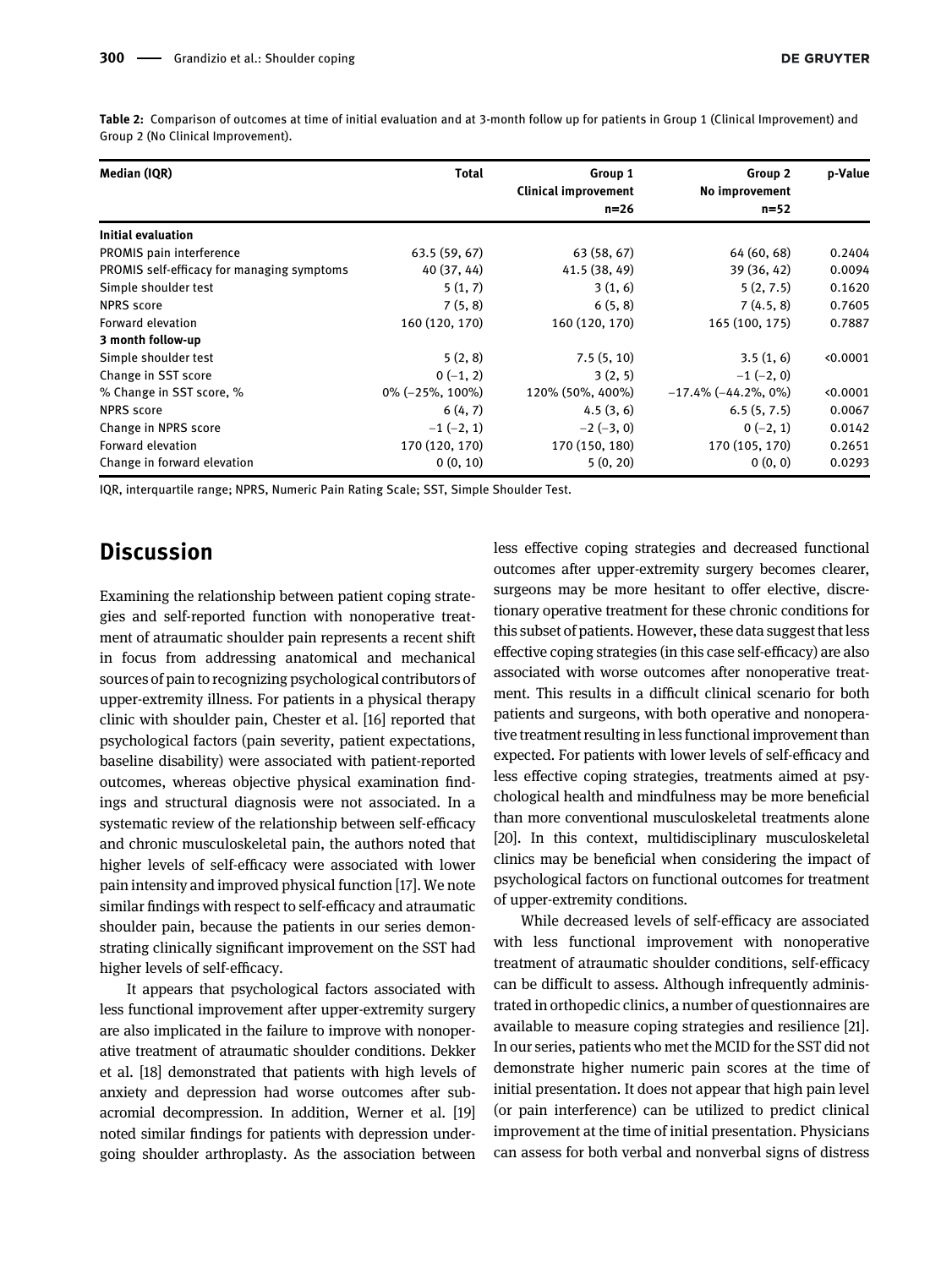and pain catastrophizing [[22,](#page-5-11) [23\]](#page-5-12). Utilization of formalized questionnaires may aid in the identification of patients with less effective coping strategies and allow for improved expectation setting at the time of initial evaluation. This is of particular importance considering that in the absence of formalized patient-reported outcome measures, physicians may have difficulty identifying levels of patient function and self-efficacy [\[24](#page-5-13)].

The limitations of this study include those inherent to retrospective investigations. Only 60.0% of the patients initially evaluated for atraumatic shoulder completed their entire 3-month follow-up, and it is still uncertain whether patients who decided not to return did so due to improved shoulder pain and function. Additionally, 3 months represents a short follow-up period. An a priori sample size calculation was not performed for this investigation, which limits the analysis of study power. We included a heterogeneous group of shoulder conditions and defined clinical improvement as an increase of greater than or equal to 2 on the SST, which represents the MCID for nonoperative treatment of rotator cuff disease [\[15](#page-5-4)]. Although it is possible that the MCID for other nonoperatively managed conditions may differ, the MCID for the SST after shoulder arthroplasty is also between 2 and 3 [[25](#page-5-14), [26](#page-5-15)]. Health literacy was not assessed. We did not ask patients to document their compliance with self-directed therapy protocols, and it is possible that some patients did not perform the exercises. In addition to possible variations in therapy compliance, some patients received corticosteroid injections whereas others did not, which can potentially impact early pain scores. Furthermore, while low levels of self-efficacy may be suggestive of other less effective coping strategies, we did not specifically measure levels of pain catastrophizing, anxiety, or depression. While the PROMIS instruments are widely utilized, we only assessed self-efficacy with a single instrument, and it is unclear if the results would have differed with other assessments of selfefficacy.

## Conclusions

Patients who experience clinical improvement with nonoperative treatment of atraumatic shoulder conditions demonstrate higher levels of self-efficacy than patients who fail to improve. Guiding patients with atraumatic shoulder pain and low self-efficacy toward interventions aimed at improving coping strategies, rather than addressing musculoskeletal factors alone, may contribute to the goal of improving shoulder comfort and function.

Physicians treating musculoskeletal conditions should recognize that patients with atraumatic shoulder pain and low levels of self-efficacy may be less likely to experience clinical improvement with nonoperative management.

### Research funding: None reported.

Author contributions: All authors provided substantial contributions to conception and design, acquisition of data, or analysis and interpretation of data; all authors drafted the article or revised it critically for important intellectual content; all authors gave final approval of the version of the article to be published; and all authors agree to be accountable for all aspects of the work in ensuring that questions related to the accuracy or integrity of any part of the work are appropriately investigated and resolved.

Competing interests: None reported.

Ethical approval: Institutional Review Board approval was obtained by the Geisinger Institutional Review Board (#2018-0365) for this retrospective study.

## References

- <span id="page-4-0"></span>1. Marder RA, Kim SH, Labson JD, Hunter JC. Injection of the subacromial bursa in patients with rotator cuff syndrome: a prospective, randomized study comparing the effectiveness of different routes. J Bone Joint Surg 2012;94:1442–7.
- <span id="page-4-1"></span>2. Kuhn JE, Dunn WR, Sanders R, An Q, Baumgarten KM, Bishop JY, et al. Effectiveness of physical therapy in treating atraumatic fullthickness rotator cuff tears: a multicenter prospective cohort study. J Shoulder Elbow Surg 2013;22:1371–279.
- 3. Mantone JK, Burkhead WZ Jr, Noonan J Jr. Nonoperative treatment of rotator cuff tears. Orthop Clin N Am 2000;31:295–311.
- <span id="page-4-2"></span>4. Koester MC, Dunn WR, Kuhn JE, Spindler KP. The efficacy of subacromial corticosteroid injection in the treatment of rotator cuff disease: a systematic review. J Am Acad Orthop Surg 2007;15: 3–11.
- <span id="page-4-3"></span>5. Min KS, Pierre PS, Ryan PM, Marchant BG, Wilson CJ, Arrington ED. A double-blind randomized controlled trial comparing the effects of subacromial injection with corticosteroid versus NSAID in patients with shoulder impingement syndrome. J Shoulder Elbow Surg 2013;22:595–601.
- <span id="page-4-4"></span>6. Ayers DC, Franklin PD, Ring DC. The role of emotional health in functional outcomes after orthopaedic surgery: extending the biopsychosocial model to orthopaedics: AOA critical issues. J Bone Joint Surg 2013;95. [https://doi.org/10.2106/JBJS.L.](https://doi.org/10.2106/JBJS.L.00799) [00799.](https://doi.org/10.2106/JBJS.L.00799)
- <span id="page-4-5"></span>7. Grandizio LC, Barreto-Rocha DF, Piper JP, Hayes DS, Klena JC. An analysis of formal patient complaints and malpractice events involving hand and upper extremity surgeons. J Am Acad Orthop Surg 2021;29:659–65.
- <span id="page-4-6"></span>8. De Baets L, Matheve T, Meeus M, Struyf F, Timmermans A. The influence of cognitions, emotions and behavioral factors on treatment outcomes in musculoskeletal shoulder pain: a systematic review. Cloin Rehab 2019;33:980–91.